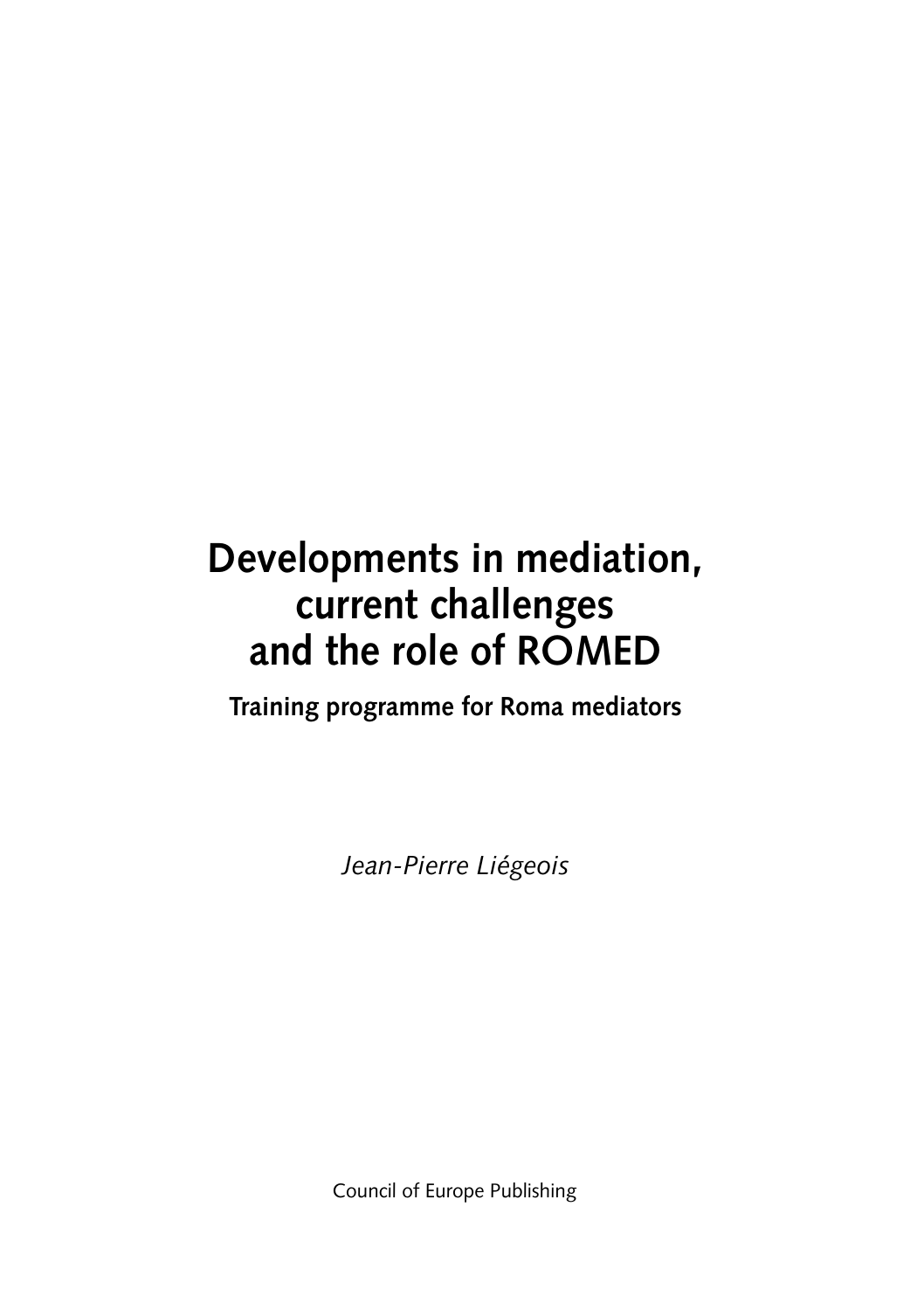French edition: *L'évolution de la médiation, les défs actuels et le rôle de ROMED* ISBN 978-92-871-7364-5

*The opinions expressed in this work are the responsibility of the author(s) and do*  not necessarily reflect the official policy of the Council of Europe.

All rights reserved. No part of this publication may be translated, reproduced or transmitted, in any form or by any means, electronic (CD- Rom, Internet, etc.) or mechanical, including photocopying, recording or any information storage or retrieval system, without prior permission in writing from the Directorate of Communication (F-67075 Strasbourg Cedex or publishing@coe.int).

Jean-Pierre Liégeois founded the Roma research centre (Centre de recherches tsiganes) at the University of Paris 5 (Sorbonne) in 1979, and was its director until 2003. Since 1982, he has been working in close co-operation with the Council of Europe. His published works since 1967 have given a groundbreaking insight into the Roma communities.

Cover design: Documents and Publications Production Department (SPDP), Council of Europe Layout: Jouve, Paris

Council of Europe Publishing F-67075 Strasbourg Cedex http://book.coe.int

ISBN 978- 92- 871- 7374- 4 © Council of Europe, March 2013 Printed at the Council of Europe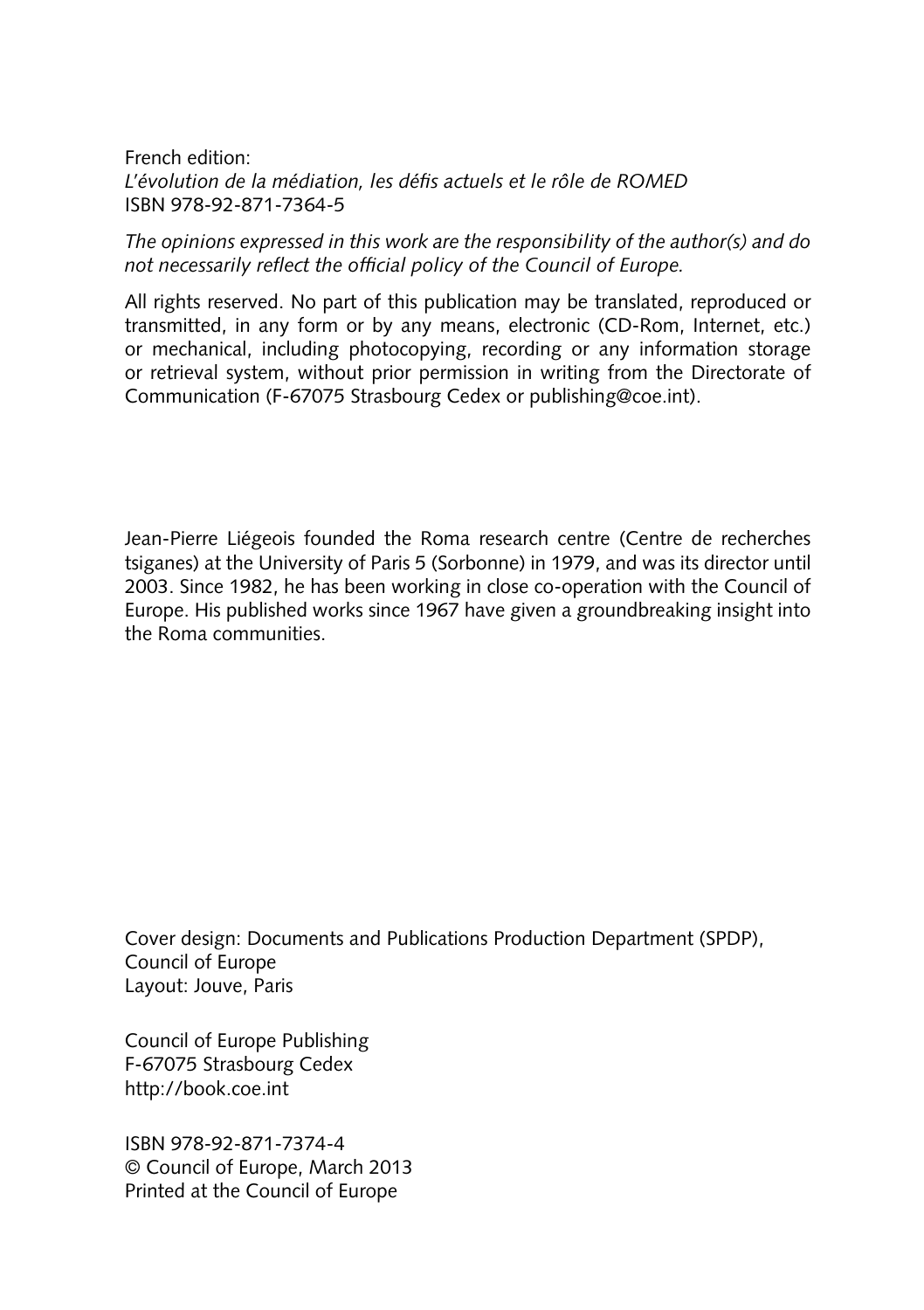## Contents

| 5  |
|----|
| 7  |
| 7  |
| 9  |
| 9  |
| 13 |
| 13 |
| 14 |
| 15 |
| 18 |
| 33 |
| 33 |
| 35 |
| 35 |
| 36 |
| 39 |
| 39 |
| 43 |
| 43 |
| 44 |
| 46 |
| 47 |
| 48 |
| 49 |
| 50 |
| 50 |
| 55 |
| 55 |
| 56 |
| 57 |
| 58 |
| 61 |
| 61 |
| 62 |
| 63 |
| 65 |
| 67 |
| 68 |
| 70 |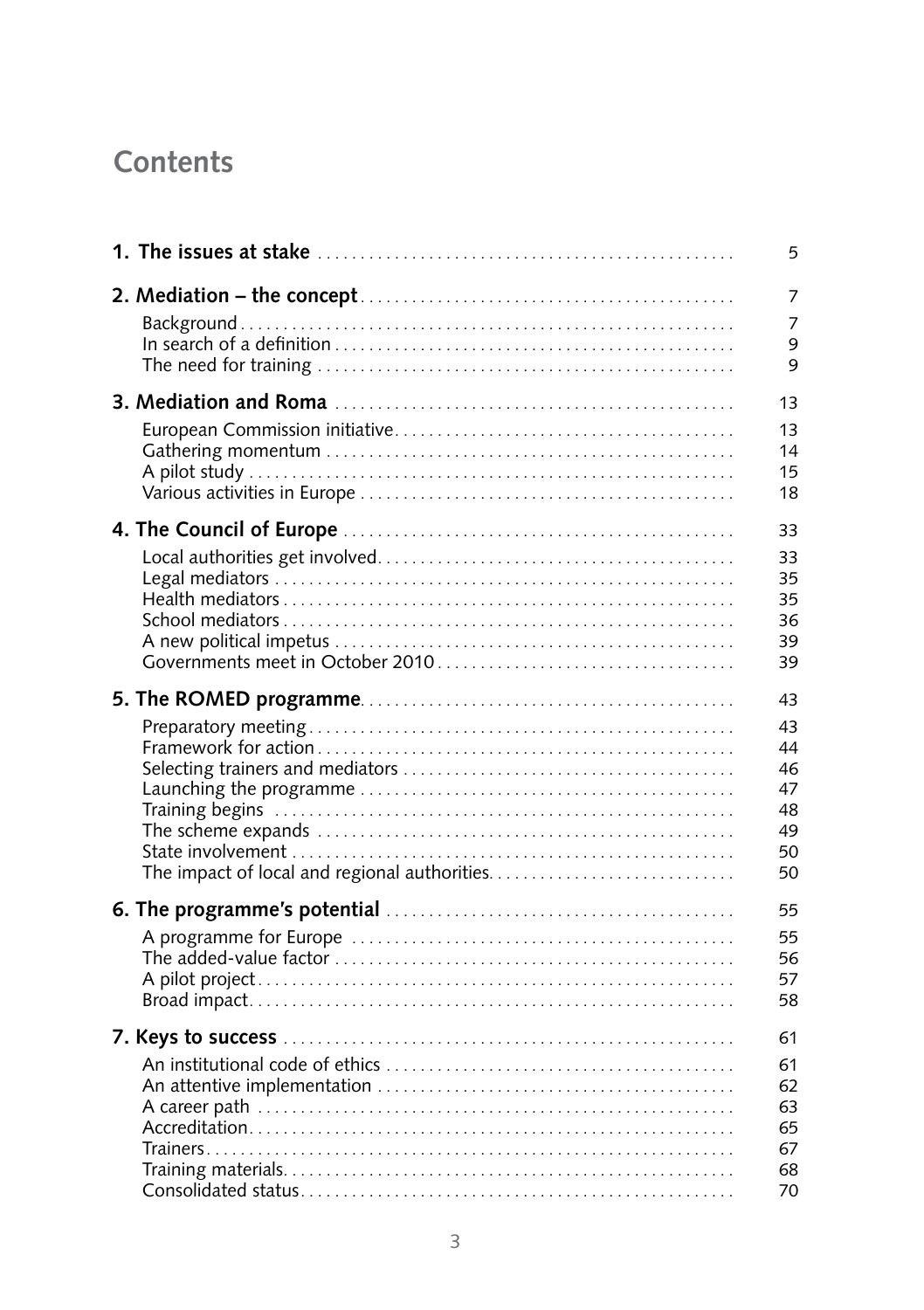| 72<br>73 |
|----------|
| 75       |
| 75       |
| 76       |
| 80       |
| 83       |
| 84       |
| 86       |
| 88       |
| 89       |
| 93       |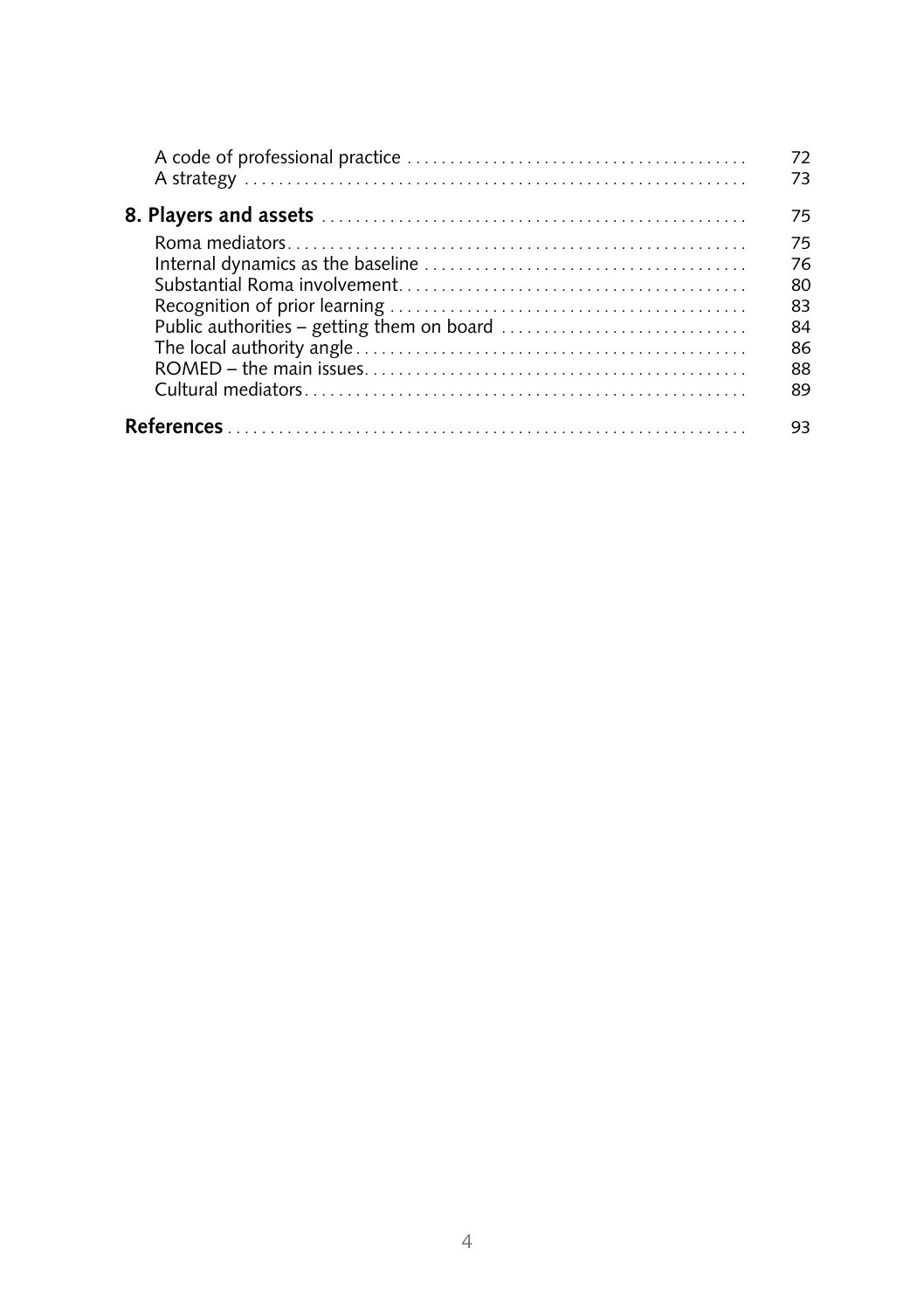## **1. The issues at stake**

The training programme for Roma mediators, launched by the Council of Europe in 2011, has certain features which make it unique for a project of this scale, in terms of real value, duration and key outcomes, both in Europe as a whole and in individual member states.<sup>1</sup>

Its exemplary character extends beyond the situation of Roma, and should be a source of inspiration for the development of the intercultural policies needed to manage present- day societies, where diversity and pluralism are the hallmarks.

The strategy adopted must respond to needs and expectations, starting with those of Roma communities themselves, since opportunities of this kind have rarely come their way in the past. Implementing it is a complex business and there is still a high risk of error, which is why there must be a parallel process of refection.

This document sets out to contextualise the initiatives taken, to highlight their usefulness and also evaluate them. It is intended to provide guidance for the programme leaders, to enable active participants – trainers, mediators, employers and others – to see their efforts as part of an overall scheme, to help policy makers to make the right decisions, and to describe and explain the operation to a broader audience.

Contextualisation is important, since it identifes the factors which determine the conditions for mediator training, traces the history of the concept of mediation and analyses its antecedents. This makes it possible to select realistic approaches, build on past work, extend knowledge and adapt action more effectively within an organised whole.

By bridging gaps and creating a space for dialogue, contextualisation also makes it possible to decompartmentalise Roma- related issues and initiatives, which means that they can and must fnd inspiration in, and themselves inspire, action in other areas.

Constant evaluation throughout the programme is vital to ensure that the observations made, as part of a comprehensive approach, highlight elements which can lead to ongoing improvement of the actions taken. In this way, the form and content of the programme can be refned while it is running, and this pilot project can prompt action at European and national levels.

This also maximises our chances of progressing towards the European "label" for training which the various partners aspire to. This will not be easy, but monitoring the project, and adjusting it in consequence, will help to defne that label in

<sup>1.</sup> The originality and importance of the programme become clear when seen against the background of over 40 years' work in this area: see Liégeois 2012.